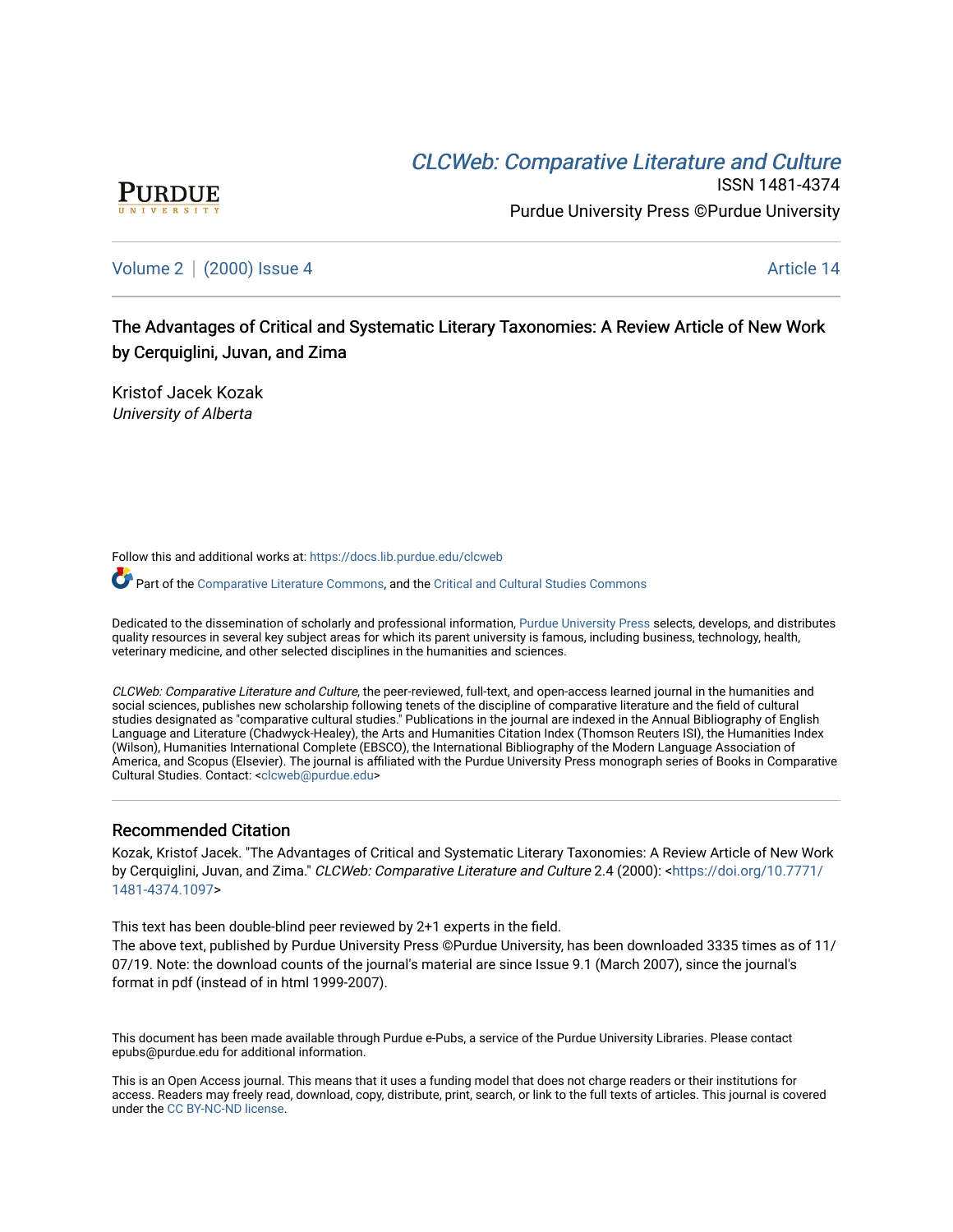$\overline{\textbf{PURDUE}}$  UNIVERSITY PRESS <http://www.thepress.purdue.edu>

# CLCWeb: Comparative Literature and Culture

ISSN 1481-4374 <http://docs.lib.purdue.edu/clcweb> Purdue University Press ©Purdue University

CLCWeb: Comparative Literature and Culture, the peer-reviewed, full-text, and open-access learned journal in the humanities and social sciences, publishes new scholarship following tenets of the discipline of comparative literature and the field of cultural studies designated as "comparative cultural studies." In addition to the publication of articles, the journal publishes review articles of scholarly books and publishes research material in its Library Series. Publications in the journal are indexed in the Annual Bibliography of English Language and Literature (Chadwyck-Healey), the Arts and Humanities Citation Index (Thomson Reuters ISI), the Humanities Index (Wilson), Humanities International Complete (EBSCO), the International Bibliography of the Modern Langua-ge Association of America, and Scopus (Elsevier). The journal is affiliated with the Purdue University Press monog-raph series of Books in Comparative Cultural Studies. Contact: <clcweb@purdue.edu>

> Volume 2 Issue 4 (December 2000) Book Review Article Kristof Jacek Kovak,

"The Advantages of Critical and Systematic Literary Taxonomies: A Review Article of New Work by Cerquiglini, Juvan, and Zima"

<http://docs.lib.purdue.edu/clcweb/vol2/iss4/14>

Contents of CLCWeb: Comparative Literature and Culture 2.4 (2000) <http://docs.lib.purdue.edu/clcweb/vol2/iss4/>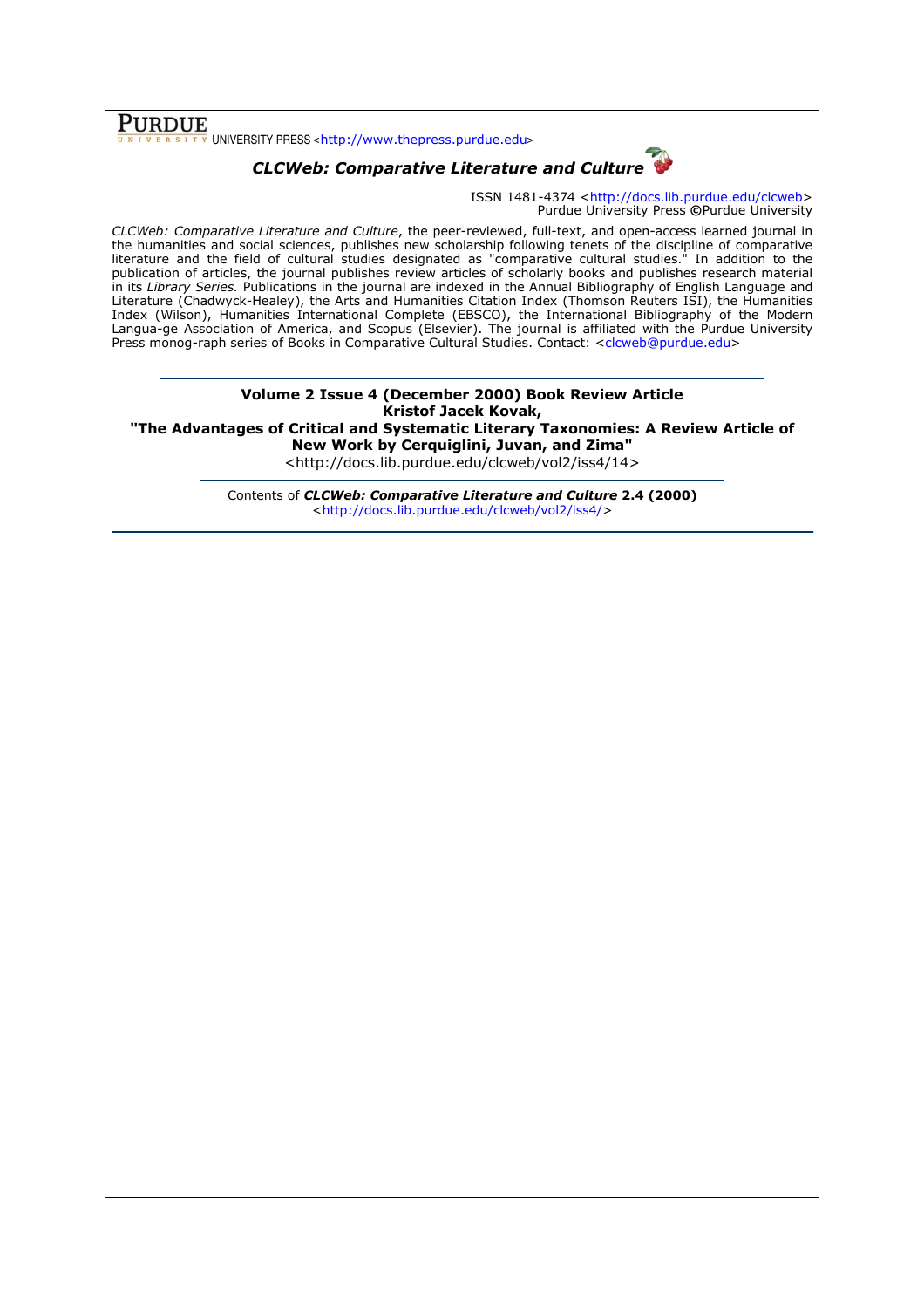Kristof Jacek Kozak, "A Review Article of Books Cerquiglini, Juvan, and Zima" page 2 of 12 CLCWeb: Comparative Literature and Culture 2.4 (2000): <http://docs.lib.purdue.edu/clcweb/vol2/iss4/14>

### Kristof Jacek KOZAK

### The Advantages of Critical and Systematic Literary Taxonomies: A Review Article of New Work by Cerquiglini, Juvan, and Zima

The ensuing review article discusses the following three works of literary criticism: Peter V. Zima's The Philosophy of Modern Literary Theory (London: Athlone, 1999); Marko Juvan's Intertekstualnost (Intertextuality) (Ljubljana: Drzavna zalozba Slovenije, 2000), and Bernard Cerquiglini's In Praise of the Variant: A Critical History of Philology. Trans. Betsy Wing (Baltimore: The Johns Hopkins UP, 1999). Although these texts may not seem to have many elements in common, their efforts all go towards painstakingly putting together syntheses in their respective fields. Zima offers a synthesis of literary theory on the metatheoretical level, Juvan succeeds in writing a synthesis of sundry configurations of intertextuality, and Cerquiglini offers a historical synthesis of philological literary discipline and exerts its critique on the case of medieval *chansons* de geste. In contemporary times of predominantly "small" narratives such undertakings are to be, in my opinion, more than welcome.

It may be considered already a locus communis of contemporary North American literary scholarship that one is confronted with quite a hard-line stance, which, uttered in a disarmingly uncomplicated manner, seems to be antagonistically disposed towards certain aspects of the continental theoretical tradition. Indeed, it is generally thought to be a "given" that prior paradigms have either become obsolete or redundant. It is to spite those scholars and to open again larger horizons that Peter V. Zima addresses these contentions in his recent The Philosophy of Modern Literary Theory. Zima does not seem to contest the popularity of such exclusivist theoretical stances which were fully and without reservation adopted by the mentioned theoretical circles. However, being aware of the transiency of those fashions, Zima is, to be sure, bent on not only respecting the theoretical tradition but including it amid his hypotheses. Namely, past and present are inseparably intertwined in the hermeneutic circle: One cannot understand present without the past and vice versa. This is why, Zima maintains, negating our own theoretical past is a highly unproductive theoretical approach. Thus, he says, "modern theories of literature can only be understood adequately if they are considered within the philosophical and aesthetic context in which they originated and evolved. As long as they are isolated from this context and viewed in purely literary terms, as co-existing and competing approaches to literature, their specific character and their fundamental aims are obscured" (vii). For it is clear that the presently fashionable ideas, such as poststructuralism, deconstruction, reader's response theories etc., did not evolve in the intellectual vacuum but, in many if not all cases, the seeds of divergent thinking sewn on the fertile ground of previous hypotheses that made them incarnate. And negatio, to a certain extent, *affirmatio est*, which is why it is not possible to claim the complete severing of ties with the past altogether.

Zima's position, however, is not to negate either of them, but to try to bridge the chasm between the two incompatible approaches. As will be explained later, the author tries to find and to establish as a firm foundation for a new literary theory "textual elements of structures beyond collectively sanctioned ideological stereotypes" (ix), in other words, the components that are, without any contention, present in any and every work of art. Being aware of that, as well as of the fact that not all theoretical stances support his unique method, Zima tries to draw the line between the philosophically and aesthetically "essence-oriented" theories and sociologically based ones, including: cultural and post-colonial studies, New Historicism, and feminist criticism. Because of the fact that their field of interest lies in larger sociological, cultural, economic and political realms, the letter theories cannot, Zima asserts, "be understood as aesthetic theories" (ix). Zima is bent on recovering the epistemological frame of reference of the former, regardless of the fact that they seem to have in the contemporary world lost their initial appeal and remained stored in the back-room of history to be referred to only in the case of archeological literary inquiry (the Hegelian metaphor about Minerva's owl seem more than adequate again). Zima can, in my opinion, pride himself on approaching the discussed essentialist literary theories with great sensibility. He does not simply attribute one theory to one cognitive attitude or one hermeneutic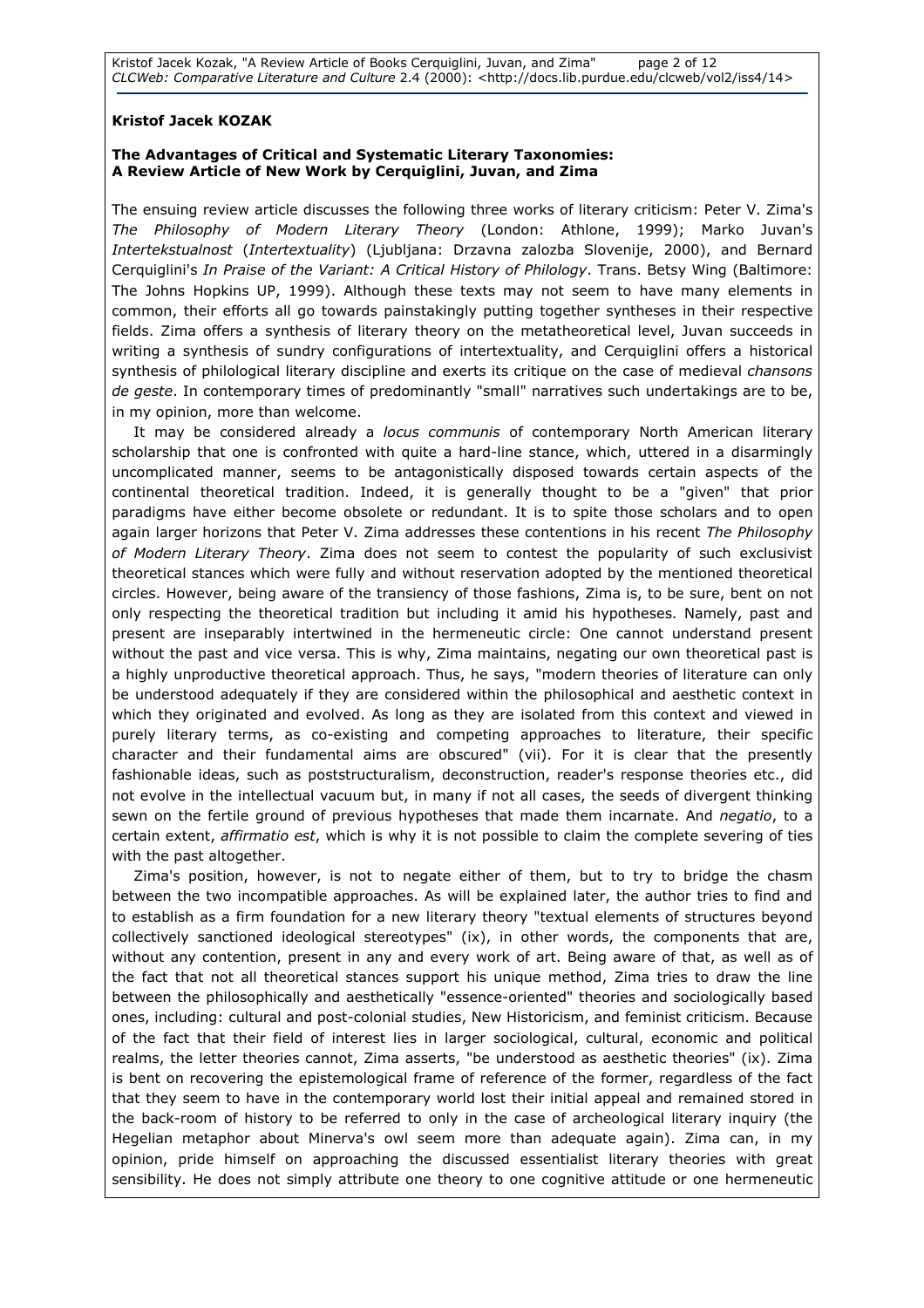tradition and hence, stretch them on the Procrustus' bed but, on the contrary, with epistemological rafinement purifies components from the thicket of entire theories and assigns them to either of the three basic theoretical strands, or even to two of them at the same time.

Commencing ab ovo, Zima posits the essential question as "to what extent literary texts (works of art in general) univocally express conceptual thought or meaning"? (1). This, being on the one hand the essential question of ontologically oriented literary theories, has on the other always been the paramount riddle of philosophical epistemology, namely the problem of conceptualization of works of art, or even their essence. Thus, it becomes evident to what extent literary theory and philosophy are interwoven in hermeneutics of a (literary) work of art. Philosophy, in fact, avails itself in the form of a hermeneutic tool for the vast majority of literary theories. The author's point of departure, the one in which philosophy and literary theory also converge, reveals itself in the Saussurian concepts of signifiant and signifié? later reworked by Hjelmslev into the expression and the content planes of language. Zima finds complements to the two mentioned planes in German idealistic philosophy, most notably that of Kant and his theoretical adversary, Hegel. Kant and Hegel did not use the linguistic terminology, this was done by their successors. This is why it is "perfectly possible to speak of Kantian and Hegelian positions within the contemporary literary theory" (3). There exists a correspondence with the duality of Kantian gnoseology because of "the assumption that aesthetic knowledge cannot be reduced to conceptual knowledge" (3). Drawing on Kant's celebrated four aporetic definitions of the Beautiful as a "disinterested pleasure," or "purposiveness without purpose," he perspicaciously establishes the first general taxonomic paradigm, where the said concept, comparably to the expression plane, cannot be reduced to and encompassed by rational concepts. There always is a remainder which stands for something "extra-conceptual," something existing beyond rational logic, something one should, in Wittgensteinian manner, only "be silent" about (see Wittgenstein 189). Yet, Zima is quick to warn this does not mean an automatic call for an arbitrary and fully voluntary explanation, on the contrary, insofar as one shapes this category one has to be aware that there a concept still exists, albeit "only" as an indefinable one. Such a stance is particularly important because it bears upon another category of overwhelming importance, that of the autonomy of art in general. Autonomy of art is the concept introduced by the formation of bourgeois society, most notably two of its artistic currents: Enlightenment and Romanticism. Both were supported by one of the intellectual currents of German idealism. Much as this artistic notion of independence and, hence, also autonomy had a significant influence, it was of a rather short life-span. In the twentieth century, particularly after the collapse of historical avantgardes with their revolutionary intentions, art became prey to an all-encompassing corporate form of capitalism together with its commodification and commercialization of any and all artistic endeavors. The idea of art's autonomy came thus to naught. Yet, as far as the theoretical conceptualizations are concerned, the Kantian approach appeared, Zima contends, essential to a number of literary theories, which included the concept of autonomy as their basis. Among them he enumerates Anglo-American New Criticism, Russian Formalism, and Czech Structuralism. These theoretical systems strongly oppose the linking of art to "heteronomous factors such as the author's biography, the social context or the reactions of the reader" (5). Interesting and significant in this particular framework is Ingarden's poetic function, strictly a self-reflexive category of a work of art.

Needless to say, such Kantian attitude was opposed by a fierce Kantian critic, Hegel, who on the other hand, criticized Kant for having "separated the senses (Sinnlichkeit) from the concepts (Begriffe)" (6). Hence, contrary to Kant, art in the Hegelian system of absolute spirit is not the highest form of its "incarnation." This honorable place is in Hegel's system reserved only for philosophy, whereas art remains, in Zima's words, only ancilla philosophiae, which was exactly the opposite of, for example, Schelling's approach. That a work of art is fully subjected to conceptual analysis one can witness in Hegel's definition of a work of art in his Science of Logic. This amounts to supposition of the unity and indivisible totality of the signifier and signified. There is no surplus of the essence which could not be framed with concepts and, consequently, uttered in words. Total conceptualization of art is hardly less than complete subjugation of art to conceptual gnoseology or philosophy. Not art but philosophy is "the highest manner of comprehending the Absolute Idea"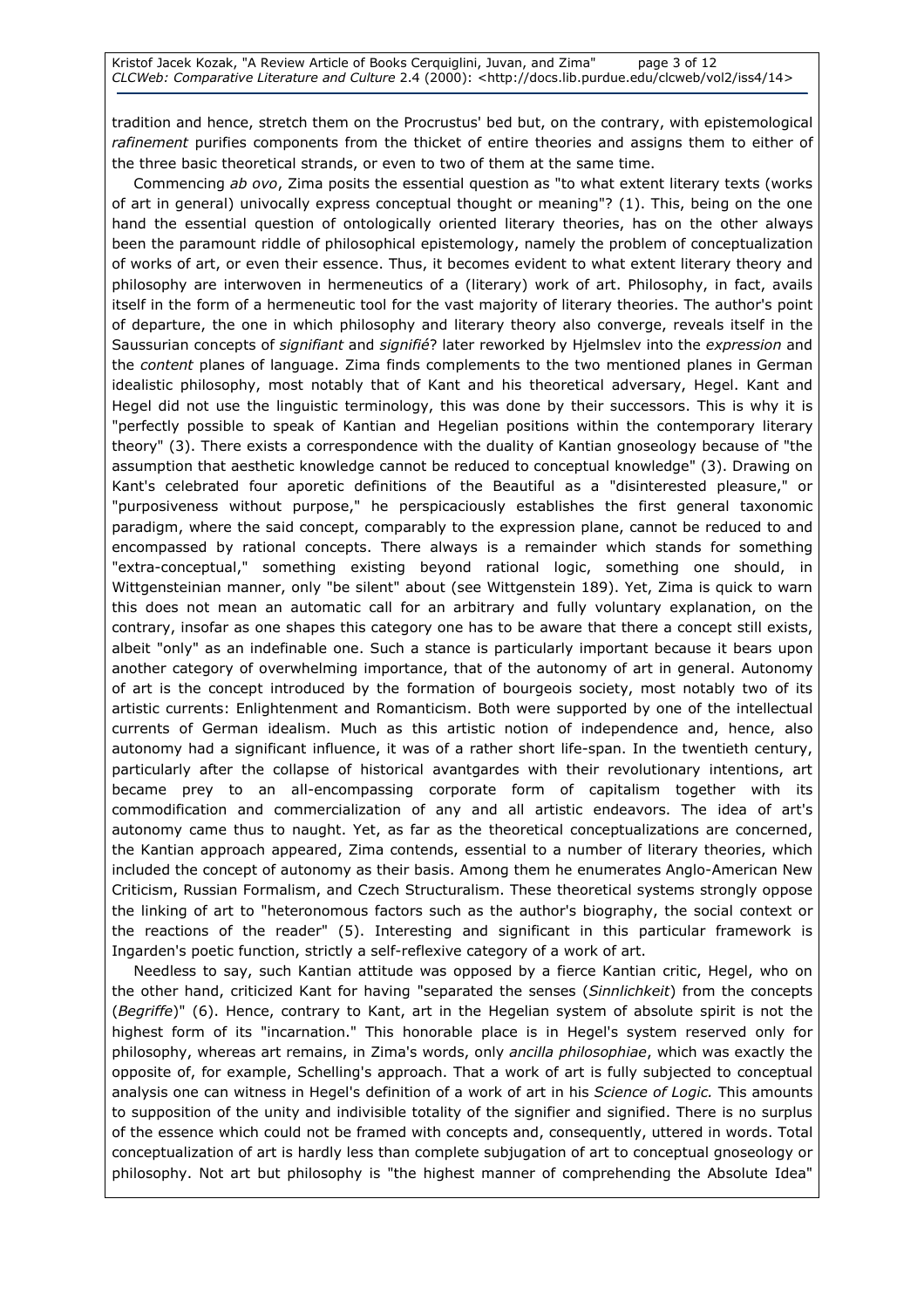Kristof Jacek Kozak, "A Review Article of Books Cerquiglini, Juvan, and Zima" page 4 of 12 CLCWeb: Comparative Literature and Culture 2.4 (2000): <http://docs.lib.purdue.edu/clcweb/vol2/iss4/14>

(Hegel qtd. in Zima 8). Among theories which found the Hegelian approach most appealing Zima enumerates particularly as traditional as well as postmodernist Marxism, Critical Theory, and Frankfurt School. Yet, the two mentioned general vantage points do not satisfy Zima in recapturing the theoretical reality of literary scholarship. Albeit they represent contrary approaches to metaphysics and, consequently, its ensuing forms they nevertheless remain within the circle of European conceptual idealism, the limitations of which have already been noticed and staunchly refuted by the Young Hegelians: Vischer, Feuerbach, Ruge, also Stirner, and Marx. Their critique coincided with a radical negation of entire metaphysical philosophy, that of Nietzsche. Zima, of course, underscores the fact that Nietzsche cannot be seen only as another strand of the Young Hegelians' criticism, even though he might have been influenced by their line of thought. If Hegel's philosophy, as Zima contends, can be perceived as a "secularized quest for truth inspired by Platonic and Christian metaphysics" (14), then Nietzsche efforts aim at the destruction of "the whole metaphysical edifice" (14). Nietzsche aims at revealing the "Emperor's new clothes" of idealistic metaphysics, particularly those of the concept of truth. Consequently, he takes great pains to tear down the entire idealistic systematic philosophy "by revealing the affinity of all opposites and by exposing in a sacrilegious way the vile character of virtue, the evil roots of the morally Good" (14). Nietzsche's answer to the question about what the truth is, is that in our world it is "a mobile army of metaphors, metonymies, antropomorphisms" (15). Likewise, without metaphysical truth a singular analysis of a work of art is no longer possible. Its place is taken by an institutionalized polyvalent and polysemic hermeneutic. The form (expression plane) gains the primary importance at the expense of the content (content plane).

Insofar as Nietzsche's extreme philosophical rejection of the traditionally founded values were to be understood also within art, it was brought to bear on a great importance in the subsequent theories of art (or literature), most notably that of Mikhail Bakhtin's theory of the grotesque, Roland Barthes' poststructuralism, as well as Jacques Derrida's, Paul de Man's, and Geoffrey Harmtan's deconstruction. This short overview, unfortunately, cannot venture into the labyrinth of detailed intricacies of the discussed theories and their interrelations. It will therefore not be possible to render justice to the wealth of intricate and pregnant details discussed. These intricacies remain to be discovered by the reader. Nevertheless, one more important, in fact, paramount undertaking has to be mentioned. In his last chapter Zima leaves the "descripitve, explicative, and critical" realm of his taxonomy behind and ventures independently "towards a critical theory of literature" (189). Ensuing from his text is a fundamental incongruity of the three basic theoretical stances. These paradigms remain contradictory even in the cases of rare vague similarities among them, such as for example an emphasis paid to the expression plane by Kant and Nietzsche. Zima's radical novelty is in suggesting a third, middle way, which can only be that of a synthesis between the two extremes. The foundation of such an amalgamation lies in a presupposition of the "identity of the text ... and some of its salient features" (189). Moreover, here Zima treads a very thin line ... rebours of the entire contemporary literary scholarship, when he says that the new critical literary theory should look for "constant or universally recognizable textual features" (189), be they phonetic, syntactic, or semantic. It is with both poststructuralism, deconstruction in theory and postmodernism in art that every concept, even remotely reminiscent of a totality, wholeness, or universality was banished from the literary theoretical discourse. Yet, this did not procure any new insights about works of art in particular but more about the external issues of art, about the sociology of reception. This is why Zima, fully aware of the said unsolved enigma, dares to propose a "theoretical blasphemy" of this magnitude. This postulated universality does not, of course, in any way lead to a uniformity of artworks. On the contrary, Zima contends, it is beyond this level where theoretical beliefs can find a common level, unitas in pluritate. And here comes the author's main tour de force, namely, this new critical theory is not a static, fixed howbeit critical theory, but rather an unsteady, dialectical movement between two rigid positions, for example between "openness and closure, between polysemy and monosemy, between ... that which escapes a conceptual definition, thus keeping in motion the open-ended process of interpretation" (190). It is hard to disregard the Hegelian roots of the dialectical triad in Zima's suggested theoretical construction. His novelty is in keeping Hegelian sublation (Aufhebung) of the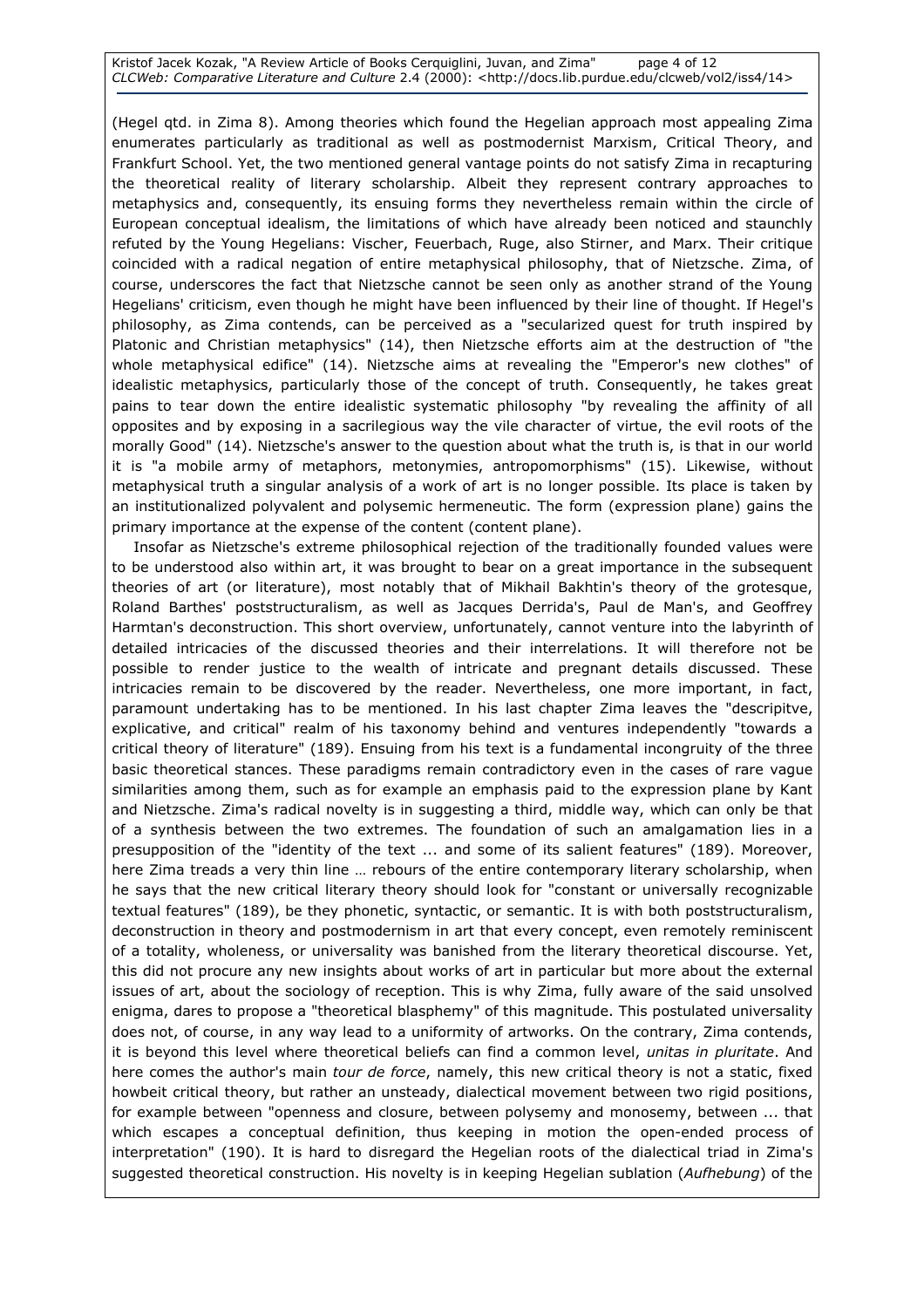Kristof Jacek Kozak, "A Review Article of Books Cerquiglini, Juvan, and Zima" page 5 of 12 CLCWeb: Comparative Literature and Culture 2.4 (2000): <http://docs.lib.purdue.edu/clcweb/vol2/iss4/14>

thesis and antithesis at bay. The essential "instability" of the synthesis that can be seen only as a vehicle between the two positions is precisely where the importance of his conjecture should be found. This, in turn, leads the reader to the main surmise of the boldly new dialectical literary theory, with which Zima claims for precedent, that is the quest for truth. "The truth if it exists should be looked for in the nexus between that which is definable and that which is not" (190). Truth, a word so much abhorred by contemporary literary scholars (the deconstructionists, reader's response and also intemperate feminist theoreticians), reappears herein as a very much adjustable, albeit perdurable concept in the realm of literary theory. It is commonplace to state that the truth never resides in extremes, yet Zima's theoretical position, together with the newly suggested concept of truth as a triple unity, does exactly that. This is why, in my opinion, his hermeneutic stance, against the long odds of contemporary popularity of extreme theoretical positions, has a good chance for theoretical acceptance and survival, despite the general traits of human character, which finds it much easier to dissect than to synthesize. In order to conceive such an overwhelming system one has to be, as Zima would probably describe himself, at least a Hegelian, not to say an Aristotelian thinker; one has to believe that syntheses are still plausible and viable, if not necessary ways of finding one's way and explaining the maze of literary bailiwick; one has to be convinced that classification of the entire rainbow of existing scholarship still occasions a profound and, moreover, a prescient and seminal insight. In addition to that the ease with which Zima leads the reader through the thicket of the theories coupled with an unbelievably approachable language makes his richly flavored, harmoniously colorful, and puzzlingly tuneful monograph, whose magnitude cannot fail to sincerely impress a truly informative and, because of that, essential lecture for any literary scholar non plus ultra.

Another example of a thorough, comprehensive and skilfully written synthesis that successfully places under one canopy an entire array of modern literary concepts is Marko Juvan's Intertextualnost (Intertextuality). In his comprehensive monograph, Juvan goes against the grain of contemporary literary (postmodern) theory in that he does not atomize and further divide acknowledged concepts but, on the contrary, tries to bring them as close together as possible. Partly this is due to the collection in which his work was published, the Literary Lexicon, a publication of the Institute for Slovenian Literature and Literary Science with the Slovenian Academy of Sciences and Arts, whose name already points at the required encyclopedic and rather taxonomic character of presented topics, and in part to the author's broad knowledge of particular problem of intertextual concepts and paradigms as well as his explicit desire for their exhaustive presentation.

Intertextuality, everyone would agree, is a rather novel theoretical concept burdened with a plethora of meanings, from the original, very broad ones (intertextuality as a societal modus vivendi), to later, rather restricting ones (intertextuality as a cover concept of manifold literary practices of postmodernism). This not only turns into a quite challenging concept to operate with but, moreover, makes the task of its heuristic amalgamation almost an impossible task. It represents a very much contemporary character of literary and theoretical currents, among others poststructuralism and postmodernism, which makes its classification even more difficult. Most fittingly for the concept -- that is, against the post-(Kristeva) or "parastructuralist" (Bakhtin) backdrop -- Juvan addresses intertextuality from both the diachronic as well as the synchronic perspective. Very importantly, and also typical of European scholarship, he does not reject and discard the previous forms of what later has been given a status of an intertextual element, but finds a place for it in his systematic overview. This Juvan does with such a persuasive confidence on the one hand, and broad understanding on the other, that the argument he makes blazes the trail in a truly unobtrusive and convincing way. The general picture Juvan wants his readers to obtain is far from being a unified one for he is aware that intertextuality has its intraliterary as well as its extraliterary implications. Thus, the main rift he notices, similar to the scholarship of Jenny, Grivel, Jardine, Pfister, Markiewicz, Holthuis and others, is between implicit and explicit intertextuality. Juvan prefers to distinguish between a general and specific intertextuality. The "general intertextuality," Juvan suggests, is the characteristic of all texts. It does not pertain only to literature or to certain modes of expression or certain authors. It is, Juvan contends, in fact the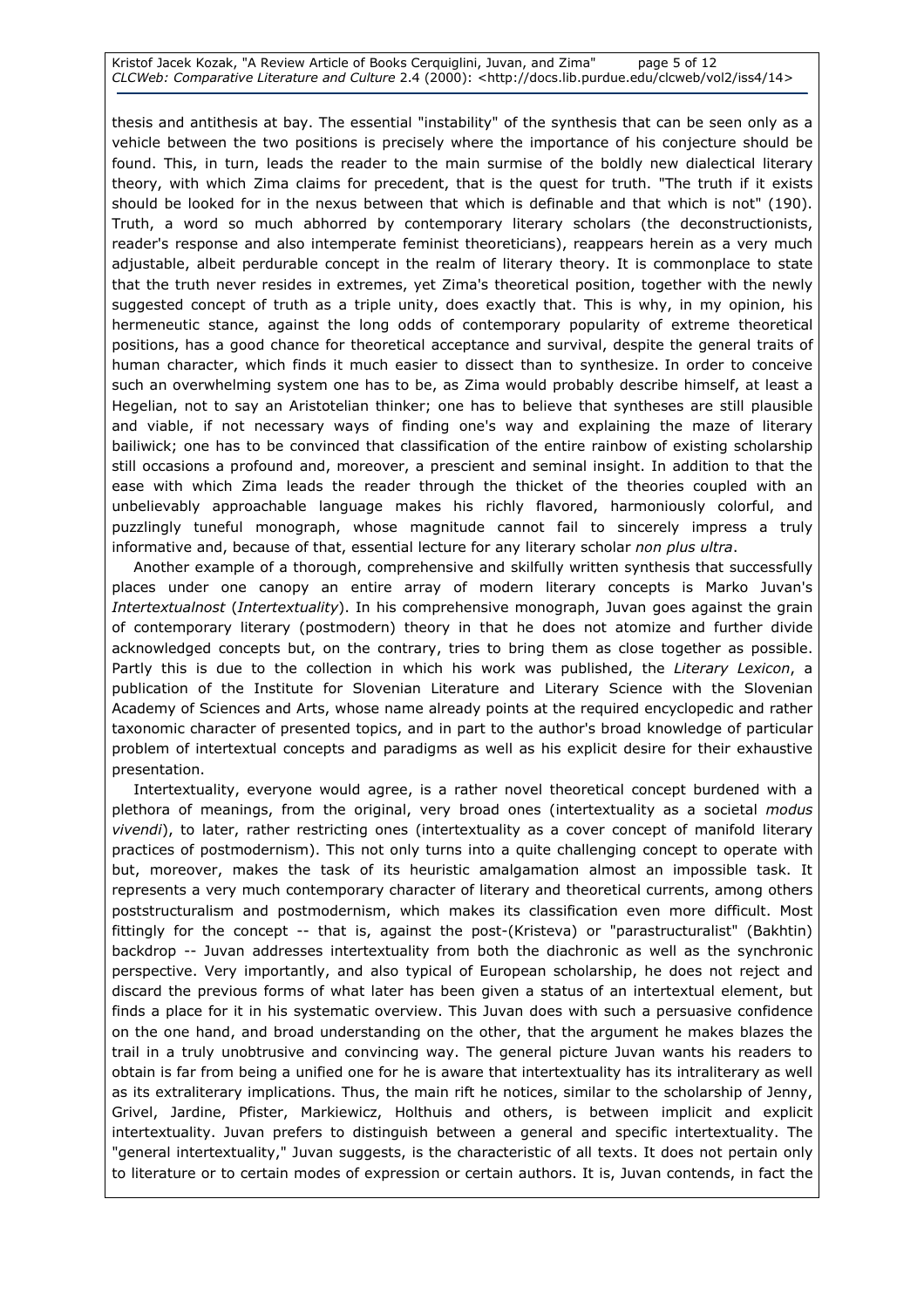Kristof Jacek Kozak, "A Review Article of Books Cerquiglini, Juvan, and Zima" page 6 of 12 CLCWeb: Comparative Literature and Culture 2.4 (2000): <http://docs.lib.purdue.edu/clcweb/vol2/iss4/14>

conditio sine qua non of any text, its existence and readability (52). This broader conception of intertextuality Juvan ascribes to the beginnings of the concept's stellar academic career. Namely, having been introduced at the end of the sixties in France by Kristeva, this understanding received a little of the effervescent even revolutionary, mood of change reigning in many universities in Europe at the time. Hence, intertextuality was at the beginning conceived as something more than just a mere literary concept since it was charged with social implications and connotations. Better yet, according to Kristeva and Barthes, texts do not follow blindly their models, since they actively partake in transforming the "inherited" meaning in order to seek its place within both, the tradition and the present (52). In this vein, poststructuralism set on an extreme course taking away any and all auctorial rights pertaining to the text. Since the author cannot have full control over its reception, he/she cannot pertain to more than just having produced it. The work itself engages in a life of its own. The main task of the text is therefore to produce the meaning which it does in a dynamic way while transgressing the boundaries between the inner (literary) text and the external (societal) reality. Analogously, in Derrida's deconstruction particularly based on Bakhtin's "unmediated reality" it was the world itself as the complex of signs that was turned into a text. At that moment the poststructuralists prided themselves on having grasped the latent revolutionary character of literature and consequently demonstrated also its social dynamism.

Opposite to the broad and general intertextuality, Juvan placed the more limited, specific theoretical notion of intertextuality on the "special characteristics of literature, particular literary genres or literary works" (54) that was developed in the seventies and eighties. Since the general conception was too broad for concrete studies of literary works of art it evolved particularly with regard to the (f)actual analyses. Such notion of intertextuality was formed by virtue of progressive limitations in its field. Initially, the concepts of intertextuality were limited to literature, even poetry as such (Riffaterre, Bloom). The second round of constraining the meaning concentrated on particular mechanisms of literary influences which consequently meant that only specific, singular works of art would allow for the intertextuality (Jenny, Riffaterre, Schmid, Pfister). Athough the two specified definitions may seem at odds with each other, they in fact do not contradict. Juvan specifically talks about (at least) two different levels on which intertextuality may be perceived. From this vantage point the specific version of the concept is nothing less than only a concrete field in which the thicket of general intertextuality comes to being, as the cusp of its multiplicity of manifold forms. Having remained only on the level described so far, Juvan's study would represent a valid study of intertextuality as we know it. Yet, the author offers in concordance with the collection's mentioned title, a truly encyclopedic overview of intertextuality, thus unconditionally demonstrating its continuous presence in literature. Juvan namely provides his readers, in addition to an alluringly presented modern theory of intertextuality, also with its conceptual roots and literary predecessors. Among those he presents the elements found already in the repositories of antiquity, i.e., topoi, loci communes, sentence, motto, allusion, paraphrase, imitation, translation, Menippean satire, travesty, burlesque, etc., and he invites us to pay attention also to the mimesis, competition, remembering, the civilizational dialectics between influence and tradition, together with its harbingers in the form of a quotation, allusion or stylization. Nonetheless, without obfuscating the whole issue, Juvan beacons that the rigid hermeneutics of influence, under which all the mentioned concepts fall, does not manage to do justice to the extravagant cornucopia of intertextuality.

The profuse digression into the "pre-intertextual" past enables Juvan to harken to the modern theoretical voices about intertextuality with a different and unfettered, albeit still perfectly accurate and scrupulous, cognitive sensibility. Regardless of the revolutionary messages that many modern theories have instigated, Juvan's vision enables the construction of a viable paradigm and thus a truly enriching perspective of the multi-perspectival and polimorphous theoretical concept. The entire enterprise undertaken by Juvan would not have achieved its elementary goal had there not been mention of intertextuality and its initial awareness, theoretical reception, and further development in Slovenia. Hence, according to Juvan, the acceptance of the concept of intertextuality in the Slovenian theoretical community has been twofold. On the one hand, an immediate echo to the momentous occasion in France could be noticed whereas on the other, a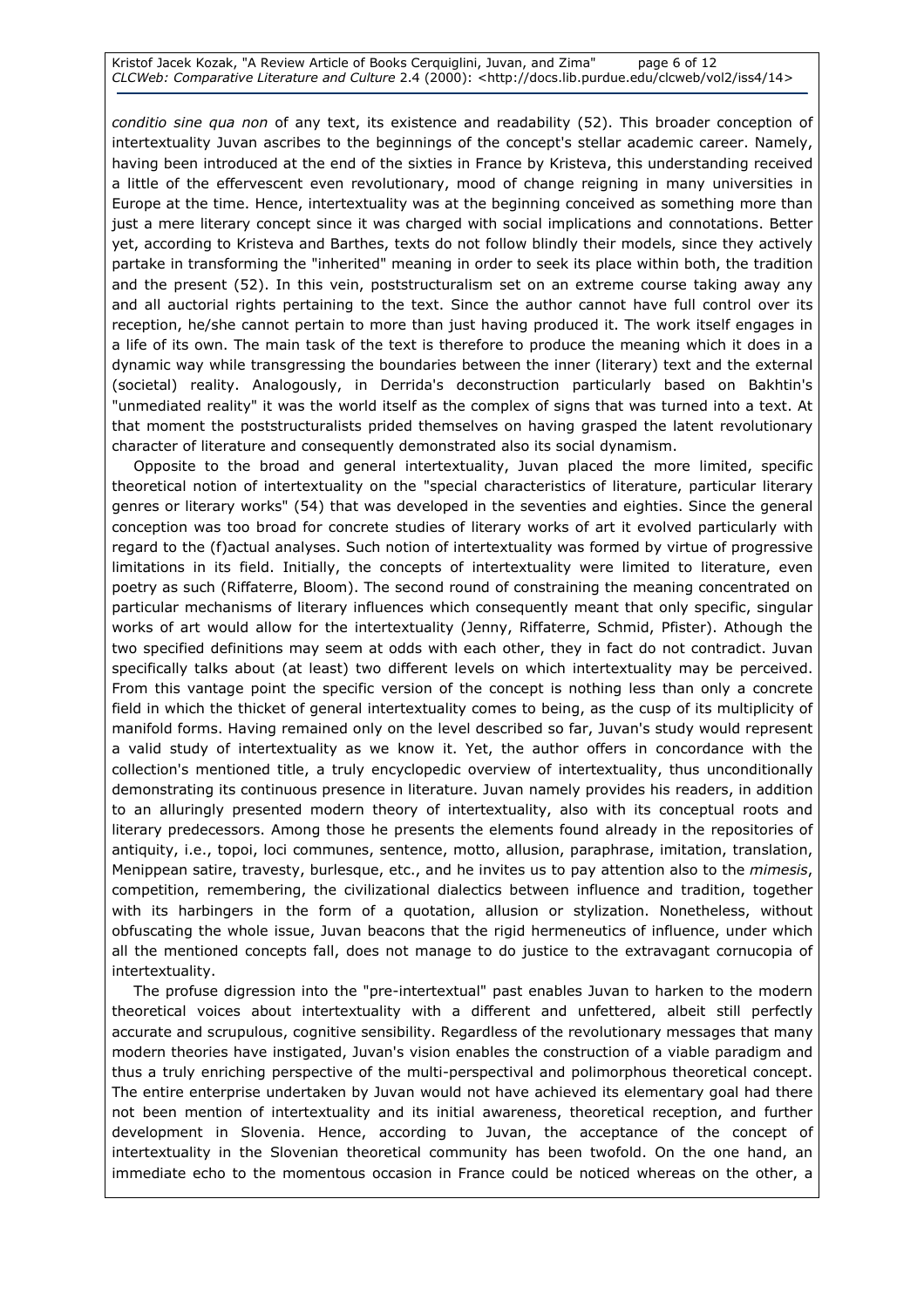Kristof Jacek Kozak, "A Review Article of Books Cerquiglini, Juvan, and Zima" page 7 of 12 CLCWeb: Comparative Literature and Culture 2.4 (2000): <http://docs.lib.purdue.edu/clcweb/vol2/iss4/14>

later more elaborate and, at the same time, specific notion made its way into the Slovenian theoretical discourse. The earlier notion attributed to the social, political and cultural situation at the turn from the sixties into seventies, seemed to be linked firmly with the emphatic reception of French poststructuralism and deconstruction in certain Slovenian circles. Thus, a translation of an article by Philippe Sollers occasioned the first mentioning of the concept of intertextuality which occurred only a year after its world-premiere, that is in April of 1968. Needless to say, more translations were under way, particularly those of the works by Kristeva, Derrida, Foucault, and the group Tel Quel. In Slovenia, journals Problemi and Tribuna gathered theoreticians, among whose some later gained great notoriety, like Slavoj Zizek, Mladen Dolar, Rastko Mocnik, Braco Rotar and others, and published the said translations as well as their own essays. Yet, in Slovenia this development took an endemic turn. Some theoreticians, most notably Zizek and Dolar, turned towards materialistic, Marxist readings coupled with Lacan's psychoanalysis of the discursive and social interrelations. The developmental curve of the former spun from Heidegger and phenomenology, through to poststructuralism and deconstruction, in the end arriving at Marxism and Lacanian psychoanalysis. Alluding to Zizek's development, Juvan maintains that, in his opinion, poststructuralism never actually unshackled itself from the influence of structuralism, and moreover, ironically remained the "prisoner of idealism, changing the real life into a universal text" (223). It lead other thinkers, such as Taras Kermauner, into developing new literary formations within Slovenian literature, for example "ludism" and "reism." A different conception, though, appeared with the dawning of the 1980s. From the predominantly philosophical and sociological realms the understanding of the concept shifted, in a parallel way to its evolvement elsewhere, to the literary plane that was at that particular point in time already largely indebted to the insights of postmodernism. Scholars deductively drew on for their studies on the characteristics of the new movement with its literary and discursive intertextual practices. Among those who addressed the intertextuality from the postmodern vantage point were Ale Debeljak, Janko Kos, and Tomo Virk. According to Juvan, for the latter intertextuality is "autoreflexive: it draws attention to the literariness of a narrative text" (228).

Each and every monograph of the Literary Lexicon series was concluded by a section about Slovenian topics. This approach to pay intensive attention to the "local," that is, Slovenia, is in Juvan's book follows from the author's own insight on the meaning of the concept of intertextuality in the study of literature. Needless to say, his vision has been strongly corroborated by its postmodern literary applications; however, he does not seem partisan in his analyses. Having allowed enough time to pass by for relatively safe theoretical conclusions, Juvan is aware that the paramount role of the concept is in revealing the dialogue of literature with literature. In fact, the ontological sine qua non of literature is polyvalent, not to say intertextual. Intertextuality per se appeared to be the *condition littéraire*, the only way in which literature has been coming into being. It exists on all ontological levels, from the broadest to the most specific ones. At the level of particular influences (literary tropes and figures) the power of its influences variegated through history, does not prevent Juvan from systematizing the influence. Labeling them "index agents" (kazalke), he develops a general system of three agents which may be roughly translated as "description" (opis), "transfer" (prenos), and "imitation" (posnetek). Unfortunately, in this solely introductory article there is not enough room for a detailed description of his system with all its implications. Suffice it to say that Juvan, as it appears, managed to preserve a delicate balance between the broad (intertextual) and narrow (citational) approaches with the three above said concepts, albeit this is not to say that he managed to unravel the Gordian knot and to clear the sometimes hopelessly "murky waters" of intertextuality. Yet, he came very close to mapping the main characteristics of the concept and successfully epitomizing its limitless content. Nevertheless, although the concept of intertextuality has not been formulated before poststructuralism, it became evident that it had been forming a part of our literary, or erudite writing experience since its beginnings. As Juvan very aptly puts it, we became aware of the ubiquitous and certainly forceful presence of intertextuality in the same way as it dawned on Moliére's M. Jourdain in Le bourgeois gentilhomme that he had been uttering nothing short of prose. Literally everything that found its way under the canopy of intertextuality was known since time immemorial and was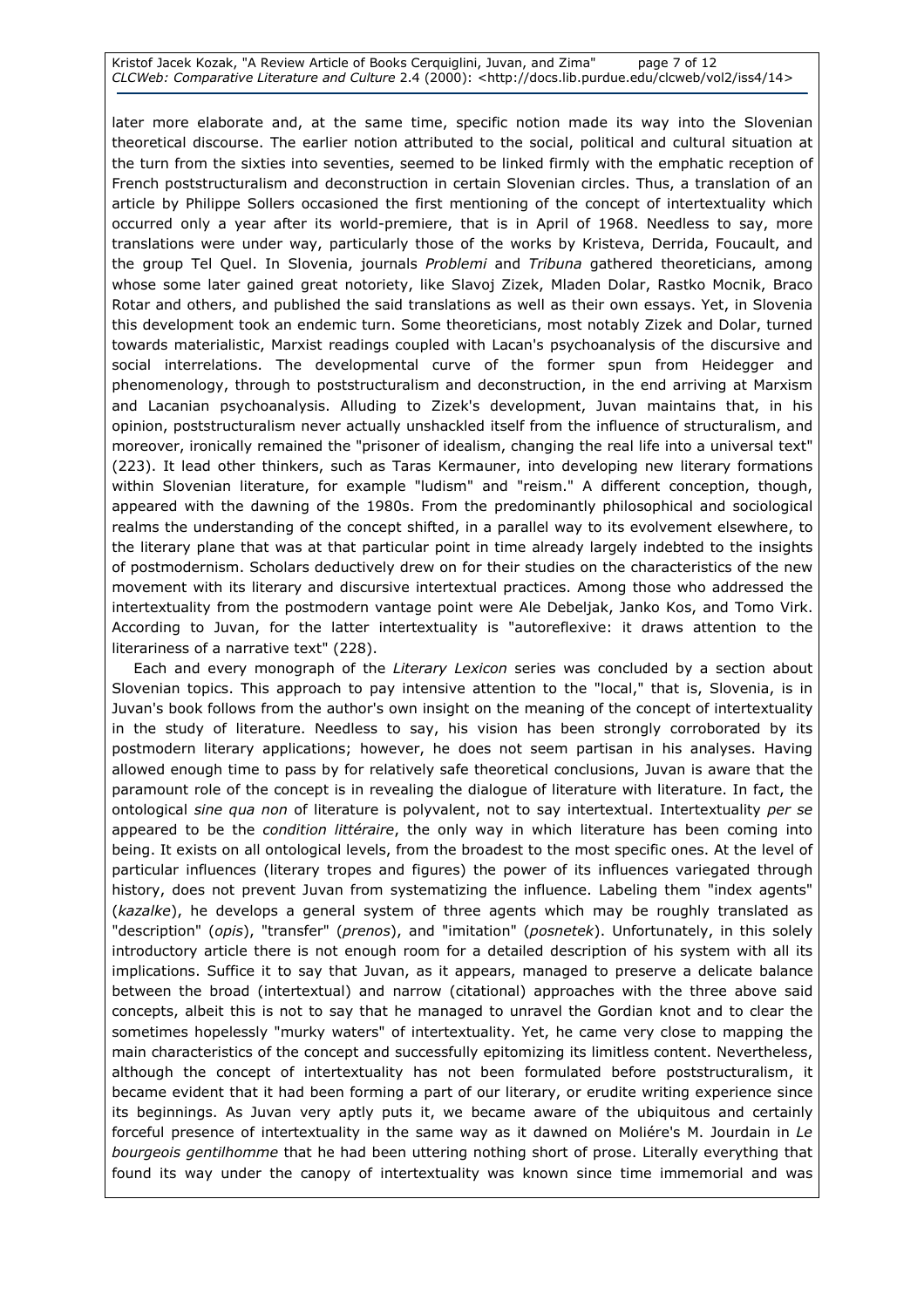Kristof Jacek Kozak, "A Review Article of Books Cerquiglini, Juvan, and Zima" page 8 of 12 CLCWeb: Comparative Literature and Culture 2.4 (2000): <http://docs.lib.purdue.edu/clcweb/vol2/iss4/14>

perpetually a part of our more or less learned expressions. This, in fact, is the modus operandi of our human experience. Juvan's text successfully accommodates a truly rare and therefore worthier quality which is his rigor mentis. Although poststructuralist and postmodern theories placed themselves outside the grasp of a historical debate, Juvan is adamant at placing the literary period towards the end of the "history of intertextual phenomena, when literature synthesized what has already been written" (231). Juvan's vision of intertextuality is an all-inclusive and a profoundly systematic one. On more than 320 pages he instrumentally presents the concept of intertextuality in its manifold conceptualizations on the one hand and underscores their essential homogeneity on the hermeneutic level on the other. Without overstatement this encyclopedic overview truly deserves a translation into English and further dissemination in the international realm of academia.

If the first book discussed in the present review is predominantly interested in metatheory, in the coming into being and further existence of theoretical concepts and ideas; if the second paid more attention to the concrete forms of those ideas with examples of literary theory, then the third one reveals a fascinating facet of the relationship between the two: The concepts together with their forms in a particular situation. Originally published in French in 1989 under the title of Eloge de la variante. Historie critique de la philologie, Bernard Cerquiglini's primary interest in In thePraise of the Variant arguably lies in the investigation of one special, singular locus on the path from the multiplicity of artistic ideas (creation) to the multitude of possible readings. The case in point, on which the author chose to examine this focusing of thoughts on the one hand and, again, their dissemination on the other, were chivalresque romances. In other words, epic poems of medieval literature in the light of the investigative literary scholarship. More specifically, with respect to historical literary philology. This essential, yet at the same time limiting and constrictive, focus between the two processes belongs, according to Cerquiglini, to the printed work of art. We should mention here that it was in the period of Romanticism that scholars became increasingly aware of the value of the past and history per se. Their attention shifted to preserving those artifacts. Parallel to the augmented number of museums and galleries, the fixed text, too, received a truly reverent reception. It was being viewed as the memory of humanity. This "carving in stone" of a work of art did not bring about anything but a forcible standstill of a creative process and an artificial fixation of a fluent content in an "absolute" form. That, Cerquiglini argues, is far from corresponding with reality as we know it. His task is thus "to escape the shackles of the fixed text by destabilizing inscriptions" (xi). This case will help Cerquiglini to successfully dispel the "enclosed conformity and authorized stability" (1), of which we, modern readers educated on historical positivist scholarship, consider a text to be. Needless to say, this rigid, absolutist, canonical theoretical stance should be, in Cerquiglini's view, discarded without remorse since it offers misconceptions as well as misrepresentations of the discussed works of art. Not only is this conviction supported by contemporary plurality and multiplicity, two categorial institutions hailed particularly in postmodern literary theory, but it is also aided by the rediscovered importance of the creative process, which is predominantly variable and divergent in character. Namely, the text itself, the unchangeable substantiality permanently printed on paper, opens an entire range of questions about its own origin, conception, epistemological status, meaning etc. Any text carved in stone or, for that matter, printed on paper has been assigned, to certain extent, a more important status because of its permanence. Automatically, regardless of any particular innate or deserved merit, this quality was also translated into the content. Since works of art were perceived as those "whose reliability can be ensured by establishing it" (2), the press, that is the printed form, was given an even more preeminent role which still works today. It has generally come to be seen that if something is printed it means it is good and worth reading. It is, of course, more than obvious to what gross exaggerations this may lead to. According to Cerquiglini, the "final corrected proof is what separates writing from text" (3). The text represents the divergent process of pre-text's creation now momentarily halted and turned into a "stone monument." What Cerquiglini is most disturbed with in this procedure is that the consensual freezing of a creative process in one printed version subsequently gives it the highest value (it is the only one printed), whereas everything written or annotated prior to printing becomes obsolete.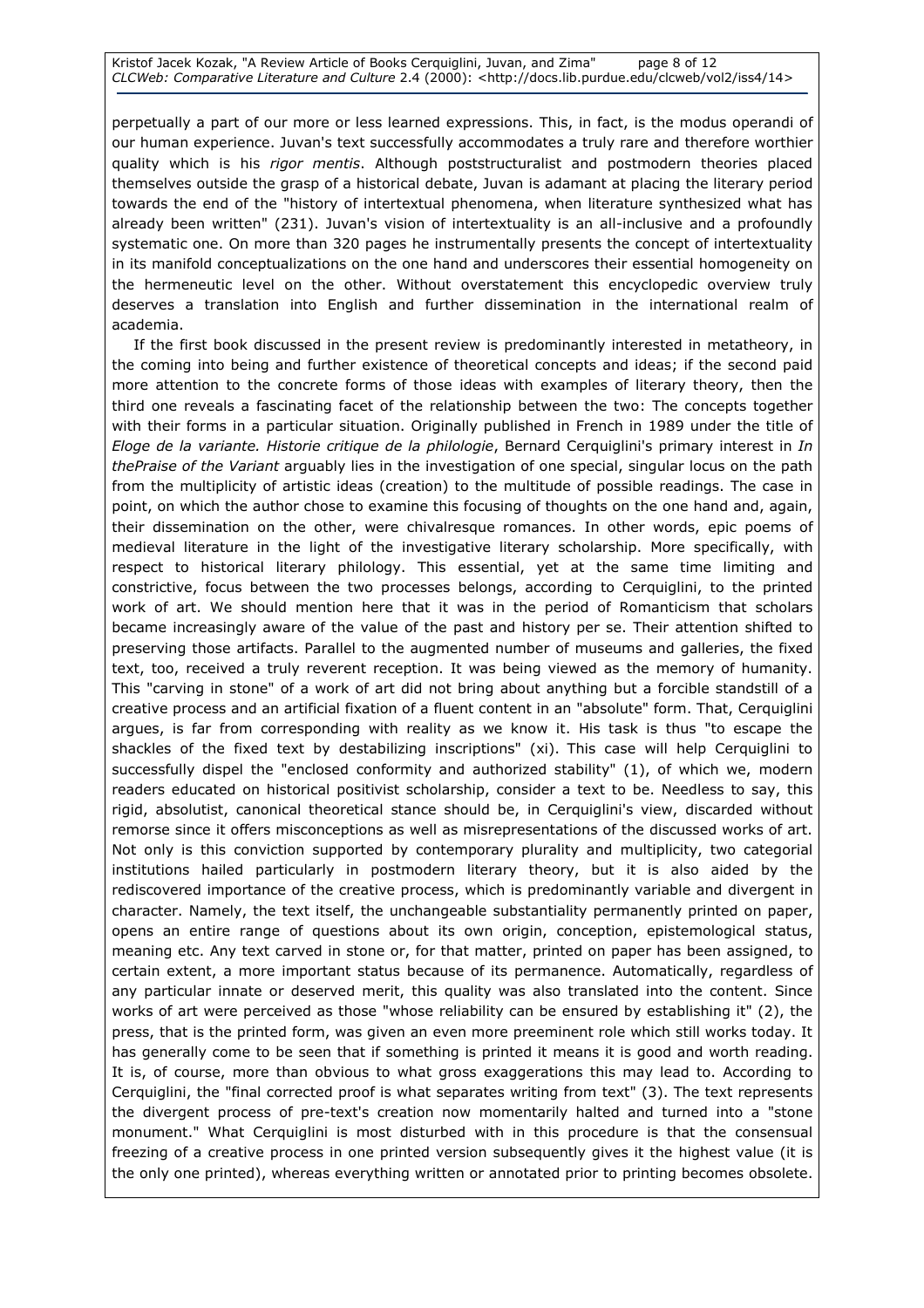Kristof Jacek Kozak, "A Review Article of Books Cerquiglini, Juvan, and Zima" page 9 of 12 CLCWeb: Comparative Literature and Culture 2.4 (2000): <http://docs.lib.purdue.edu/clcweb/vol2/iss4/14>

Cerquiglini does not agree with this standard canonizational process and proves, at least with a certain genre, the necessity of a change in perception. As Cerquiglini attests, the etymology of the word "text" more than furtively hints at its essential position, since the French word "tiste" from around 1120, later changed into texte, did mean "the book of gospels" (35). On the other hand, contemporary literary scholarship became after poststructuralism, Rezeptionstheorie and other sociologically based theories (feminism, gay/lesbian studies, postcolonialism) aware that the text does not correspond to singular readings either. On the contrary, it instigates a multitude of reactions to it. This is why Cerquiglini decided to look for immanent characteristics of text creation and reception outside the text and hence, arrive in a quite Platonic way, at its essence. Even though Cerquiglini is generally correct in his assumptions, a voice of caution should be raised.

In his argument about the terror of the press he follows only the constraining and faulty characteristics of printing as opposed to writing (or the process of it), which in my opinion differ not only formally, but also theologically. If one is a continuing process and the other "only" a onetime retention of a given work of art, this does not take into account the reality in which this way of conveying literature resulted. A continuing process is namely rather difficult to grasp: It is challenging to follow a constantly changing work. In fact, many artists have strived to create one but without success. Thus, in fulfilling a certain telos, a work of art should come as close as possible to the "perfect" fusion of a form and content. In order to support his argument in the fullest, Cerquiglini regresses to the time of joint existence of oral and written literature. The battle between them was a clearly unequal one. For at the beginning, Cerquiglini argues, the "written word, though it might have been precarious and scarce, was a basic value; acknowledged as such, it stood surety for the exchange of ideas just as money" (16). Oral literary tradition, conservative in character, does not have the same power and character as the written one. Oral literature, as soon as it is written, looses the riches it was pregnant with, and becomes depersonified and decontextualized. From the entire rainbow of possible meanings there consensually remains only one, the most obvious and the most logical. The author's personal input is taken away, the work starts a life on its own, regardless of what the author might have added still to the work, since it represents a "deep and defining break between the pre-text and text" (6). The printed work became generally considered as a finite one that should not invite any additional question about author's intentions. Nonetheless, this did not refrain the readers from experiencing a personal reception of the text and hence, from imposing sundry meanings on the text. The authorial figure was irretrievably lost because the "diversity of reactions, situations, and methods did not form any homogeneous concept of the author defined in relation to his text" (4). This situation was, in Cerquiglini's view, further complicated by the augment in the interest of folk literature in the period of Romanticism. Suddenly, scholars found themselves confronted with works of art whose creator was a rather nebulous yet essential entity. The scholars' answer to this new challenge was, as he efficiently shows, inadequate. In order to establish the authority of only one predominant meaning of the past texts (this is valid for both the Antiquity as well as the Middle Ages), a special discipline was created namely, philology. The role it played was that of a literary archeology, dusting off ancient works and assigning them a meaning that it deemed most accurate and legitimate. The problematic case point is that this research of scientific reconstruction of meaning was not always conducted with the greatest concern about the original text. At stake was the significance proper which had been dusted over and then abruptly and without particular fidelity and care brought back to life. Thus, to a certain extent different meanings were reproduced which amounted to sometimes rather odd revelations, to the Jaspersian felix culpa, which was eagerly accepted by philology as a necessary price.

In a separate chapter, Cerquiglini discusses three historical periods of philology, which will here be presented briefly. He names the first period the "empirical" one, which lasted from 1830 until 1860. The most prolific scholar was German Karl Lachmann and his system was considered to be the victory of the mind over the matter. Nevertheless, the era boasted with the least attention to the multiplicity of studied medieval works. The second period, already in France under Gaston Paris lasted from 1860 until 1913, is called a "positive" one since it meant more or less a transposition of Lachmann's theory on the French soil. Finally, the last one, which has remained in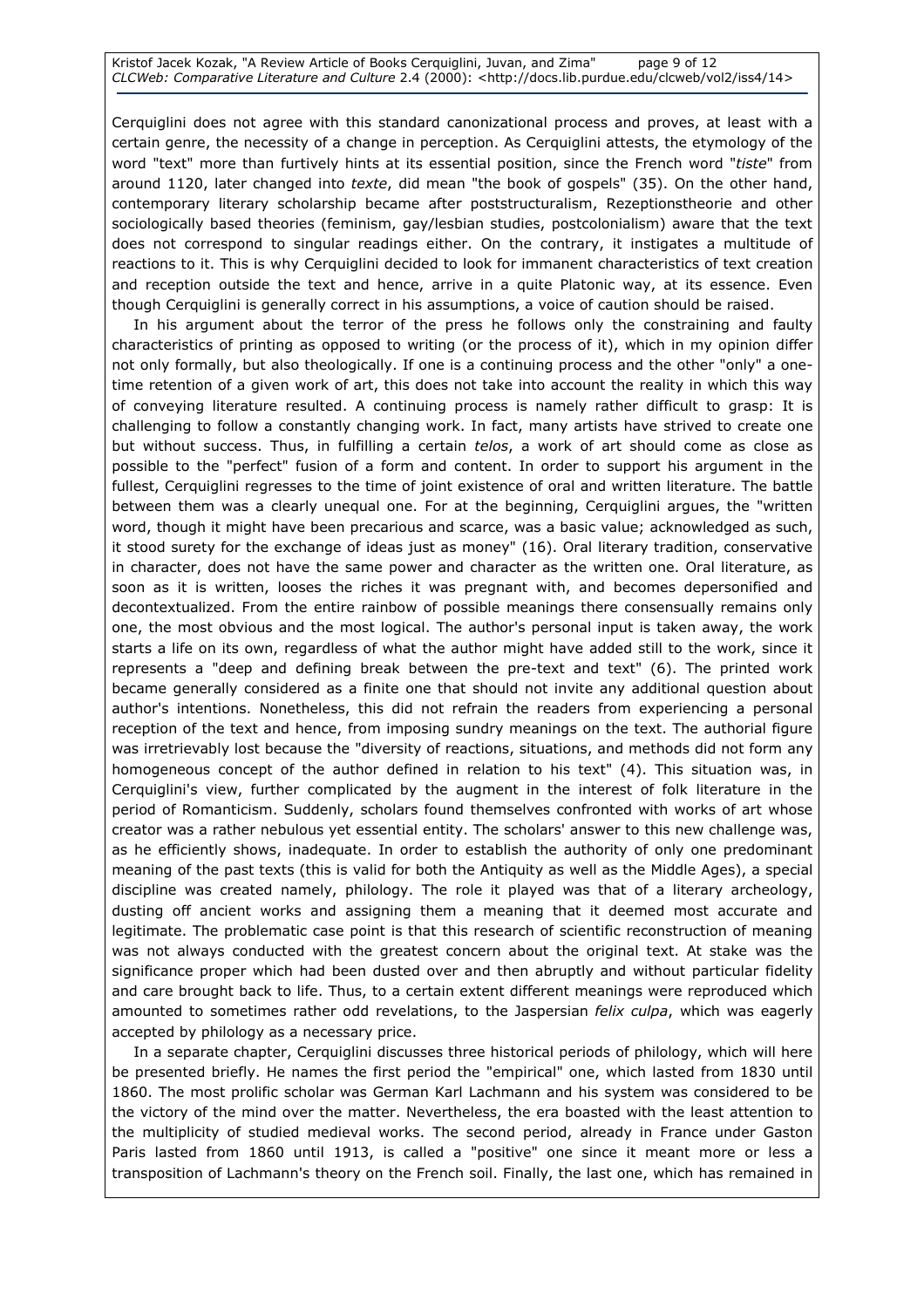### Kristof Jacek Kozak, "A Review Article of Books Cerquiglini, Juvan, and Zima" page 10 of 12 CLCWeb: Comparative Literature and Culture 2.4 (2000): <http://docs.lib.purdue.edu/clcweb/vol2/iss4/14>

use since its introduction by Joseph Bédier with his scholarly publication of Jean Renart's Lai de l'Ombre in 1913, is suitably called the period of "doubt." The doubt itself is a very polymorphous entity lending itself greatly to the usage in the scholarship dealing with medieval literary works of art which do not have one fixed version but consist of many different possible readings. After having thoroughly investigated the history of philology, Cerquiglini here connects the past with his own observations, and subsequently, brings all the loose ends together into one firm exemplary texture which he then uses as his essential example. Namely, the author goes to great pains to elucidate the questions about the status of text versus pre-text, the author and his influence on either of them, and the reception and possible re-attributing of the meaning, together with a criticism of initial philological malpractice, all in one literary example, that of "medieval manuscripts written in vernacular" (13). The method Cerquiglini chooses is genetic criticism or literary genetics, which he describes as an "extremely anxious scrutiny of the genesis of a piece of writing" (xi) investigating "the polymorphous activity of writing which precedes the final gesture of the hand" (3). This type of criticism should not, of course, be mixed with literary history which takes into account much larger issues, from sociological and political to personal and psychological, and discusses the development of an entire literary body of a nation, a people or society. It represents, as it were, the entire sum of different singular literary disciplines. Literary genetics is, without any doubt, part and parcel of the former, with its focus running strictly along the lines of the development of a certain literary genre. Genetic criticism has, according to Cerquiglini, two main tasks. If the first is "to return to literature its wealth by assuming the preeminence of writing," then the second is "to point out what, on the order of being or of society, conditions this writing" (xii). Genetic study is not supposed to be concerned with positivistic analysis of obtainable empirical facts but should, by virtue of a pre-textual research, reassemble the plurivocality and spontaneous frivolity of creativeness from the point in time prior to constraining the work of art in the Spanish boot of a printed page. No other literary genre would lend itself better to this kind of analysis than one whose origins reach far back into times of orality, and whose printed or, for that matter, written forms have naughtily kept the plurality of paradigms: The chivalresque romances. In medieval literature the bond between the spoken and the written word was still substantial. It was not before the turn of millennium that oral expression began loosing its primary importance to the written word. Starting with the Carolingian renaissance, the European West was set on an ambitious course of development, one that was founded on writing. Cerquiglini finds the most vigorous examples of the latter "a factor ... in progress and freedom," especially in the "writing in the vernacular" (17). The written word broke very quickly first with Latin and secondly, with its oral tradition, thereby setting itself on a totally new bearing. Yet, as previously stated, this break was not an absolute one, because still present "interventions by the oral were fragmented ... and confirmed in their heterogeneity precisely by the activity of writing" (21). Thus numerous medieval chansons de geste (Perceval, Roman de la Rose, Lai de l'Ombre, Lai de Lanval, Saint Alexis, etc.), even fabliaux, survived in a multitude of quite heterogeneous forms. First, these various versions of the same work of art came to be considered by the philologists of the first and second periods as a misapprehension and a mistake on the path of creation of the text's ideal textual version and, at the same time the "euphoric appropriation by the mother tongue of the gesture that transcends it" (21). Cerquiglini further adds that "this appropriation found expression in an essential variance, which philology, modern thinking about the text, took to be merely a childhood disease, a guilty offhandedness or an early deficiency of scribal culture, whereas the variance was, quite simply, joyful excess" (ibid.). In keeping with this theory, author finds the artificial unity imposed on medieval works by philology in its first two stages as an inappropriate and even harmful enterprise, negating the gist of those texts, that is their "essential plurality" (27), since "in the Middle Ages the literary work was a variable" (33).

Needless to say, philology as positivist discipline educated on canonical Latin texts did pay very little attention to the said medieval literary idiosyncrasy. In this "classical" vein, scholars, most notably Karl Lachmann, were set on the vain quest for the "Holy Grail," that is the reconstructed, "ultimate" form of a romance, a poem, or a play. They essentially misunderstood what medieval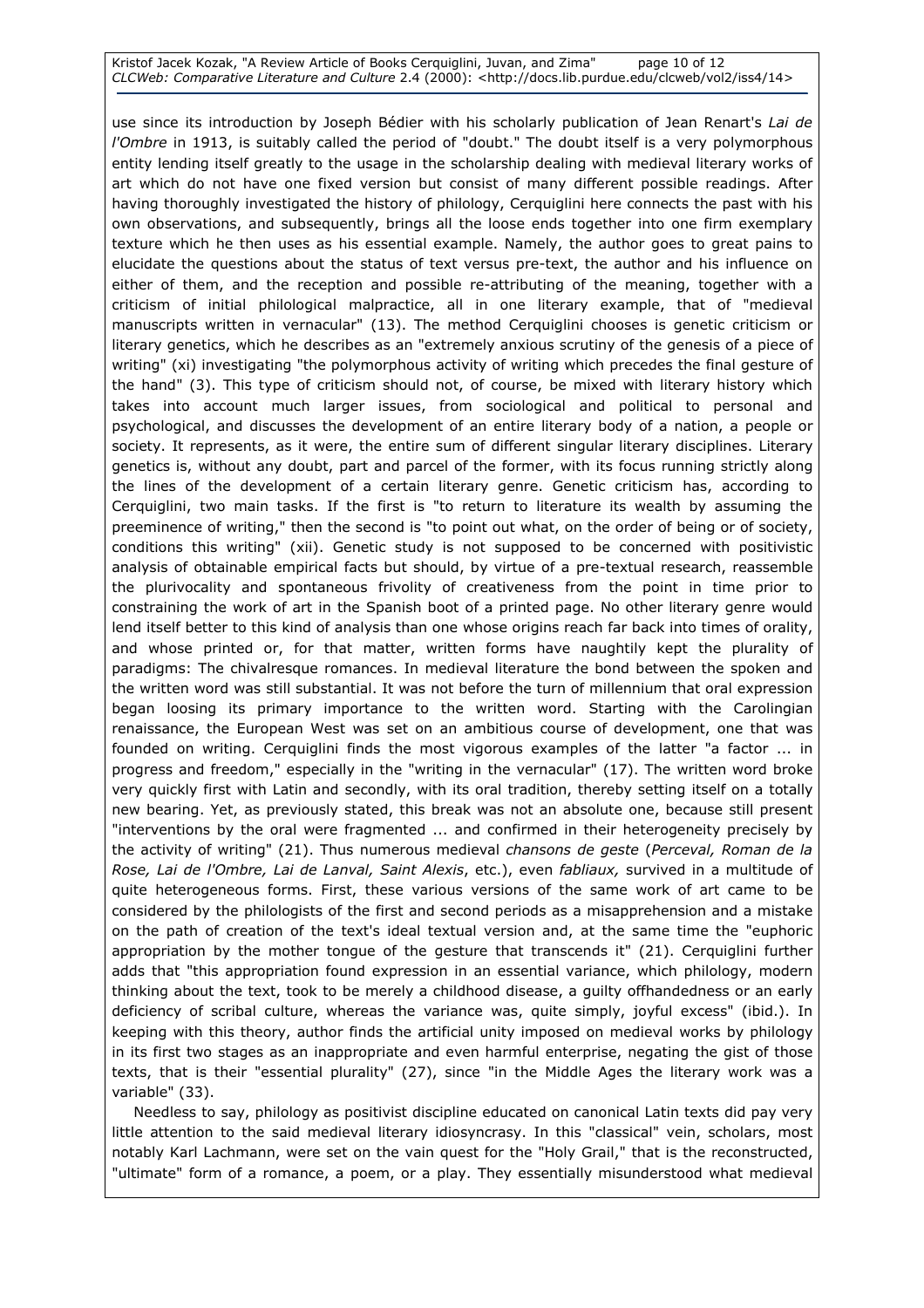Kristof Jacek Kozak, "A Review Article of Books Cerquiglini, Juvan, and Zima" page 11 of 12 CLCWeb: Comparative Literature and Culture 2.4 (2000): <http://docs.lib.purdue.edu/clcweb/vol2/iss4/14>

writing was all about: that the writing and re-writing was at the core of its conception. Different versions of the same work of art with only minuscule differences had not been, as they presumed, mistakes committed by oblivious copyists or mindless scribes but, on the contrary, creative expressions of the fundamentally multi-faceted medieval man, a heritage from the times of orality, where narration of a poem went hand in glove with its (re)creation. Also, they overlooked two basic processes in the conception of this literature: Continuation and repetition. It was not before the last period in the development of philology, the era of "doubt," that the medieval literature was finally brought out of harm's way. This scholarly turnabout was not a simple step to make because it required a complete change of scholarly perception in the traditional philological mindset. Thus, "variance, until the end of the thirteenth century, was the basis of the medieval literary aesthetic, this aesthetic is the perfect antithesis of modern aesthetics of the text" (39). If it is in postmodernism that we can comprehend the full meaning of the change, it was with Bédier that this move in philology occurred. The medieval scribe was not perceived as an inaccurate and confused penman any more, but was instead elevated to the auctorial level. His interventions started being considered on the same level with the primary version. Nonetheless, Cerquiglini does not agree fully with Bédier's approach. In fact, he thinks that the latter did not venture far enough, since "Bédier's antimethod, as much as any other, reduced medieval works to the stable, closed, authorized texts of modernity" (70). Consequently, Cerquiglini suggests, a new, even more decisive approach should be taken.

In bringing this discussion to a close, there seem to be two paramount issues that have arisen from The Praise of the Variant which must be mentioned. The first is the new method, to which Cerquiglini devotes the last three pages, which, in my opinion, draws the main reservation and hence necessitates an evaluation. Namely, if "medieval writing does not produce variants; it is variance" (77), if the "variant is never punctual" (78), and if "variance is the construction of sense" (78), then, Cerquiglini offers the magic cure, "the computer, a valuable aid and one worth considering, provides the obvious solution" (79). This theoretical stance of Cerquiglini's demands a clarification with a few rather lengthy quotations. The author is genuinely fascinated by the presentation of the material which is not "bookish" any more, but "screenic," and in this way epitomizes two essential characteristics: Dialogicality (the screen "offers a constant interaction between the user and the screen"), and multidimensionality ("through the use of windows, it allows one to bring together and consult information belonging to separate entities"). "Utilizing these two qualities, one can conceive of the type of edition that would result from this assembling of separate entities represented by codices. In such an edition, medieval works would no longer be subjected to the two-dimensional and closed structure of the printed page because a diskette could accommodate varied textual masses, which the reader would consult by making them appear in different ways on a computer screen." Furthermore, "the computer is able to help us detect the dynamics of the text by making visible the connections prepared and suggested by the editor" (80). "What the screen provides the reader is an always instantaneous grasp, the ephemeral visualization of different and mobile textual spaces, of texts that are no longer that palpable reality of ink on a page but are only the immateriality of a few electrical pulses" (81). In spite of all the technological advancement of the suggested author's solution, it is a tad disappointing. To convey to some technological means, otherwise considered only a tool, the outcome of a serious scholarly humanistic debate, seems to be a rather simplistic and hasty decision. Computers are, without a doubt, an excellent aid and support in research. They do facilitate work on texts, but they do not bring through their dialogical and multidimensional characteristics any qualitatively new insight. But are the answers to those questions, then, to be found simply in the computer layout (different versions of a poem on a screen)? Can the content truly be understood only with a confrontation of different forms (various version and historical changes against each other)? It goes without saying that to swap the content of research with its form is outright hazardous. Yet, the author's infatuation seems to rest only on this superficial, formal level. His important argument is, first, the quantity of material a floppy disk can carry and, second, the ease with which one receives information: by pressing a button instead of flipping pages. Agreed. But this, consequently, invites another series of questions: whether such a